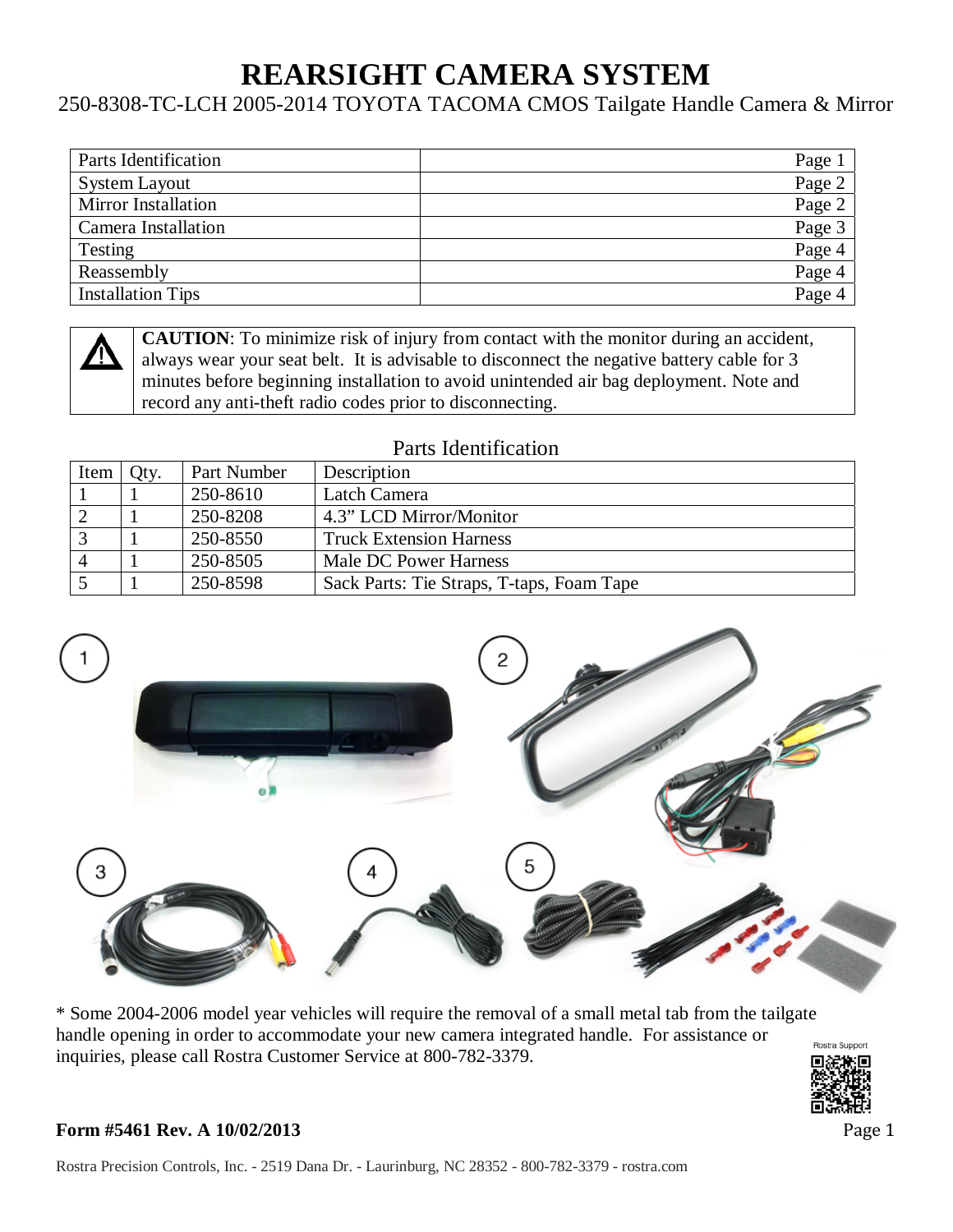## System Layout



Route harness 250-8550 to be joined with the yellow RCA Camera In plug. *The VIDEO IN RCA plug is not used with this application.* Use provided wire ties to secure wiring harnesses away from moving parts and sharp edges of the vehicle.

## Mirror Installation

- 1. Remove the existing mirror from the windshield and replace with RearSight mirror. (Some vehicles may require a special mirror removal tool).
- 2. Tighten the base of the mirror stem to the windshield lug using a phillips screw driver.
- 3. Connect the **Red Wire** to a fused ignition 12-volt power circuit.
- **4. Connect the Black Wire to a vehicle ground point.**
- 5. Connect the **Green Wire** to the reverse power circuit at the fuse panel or the rear lamp.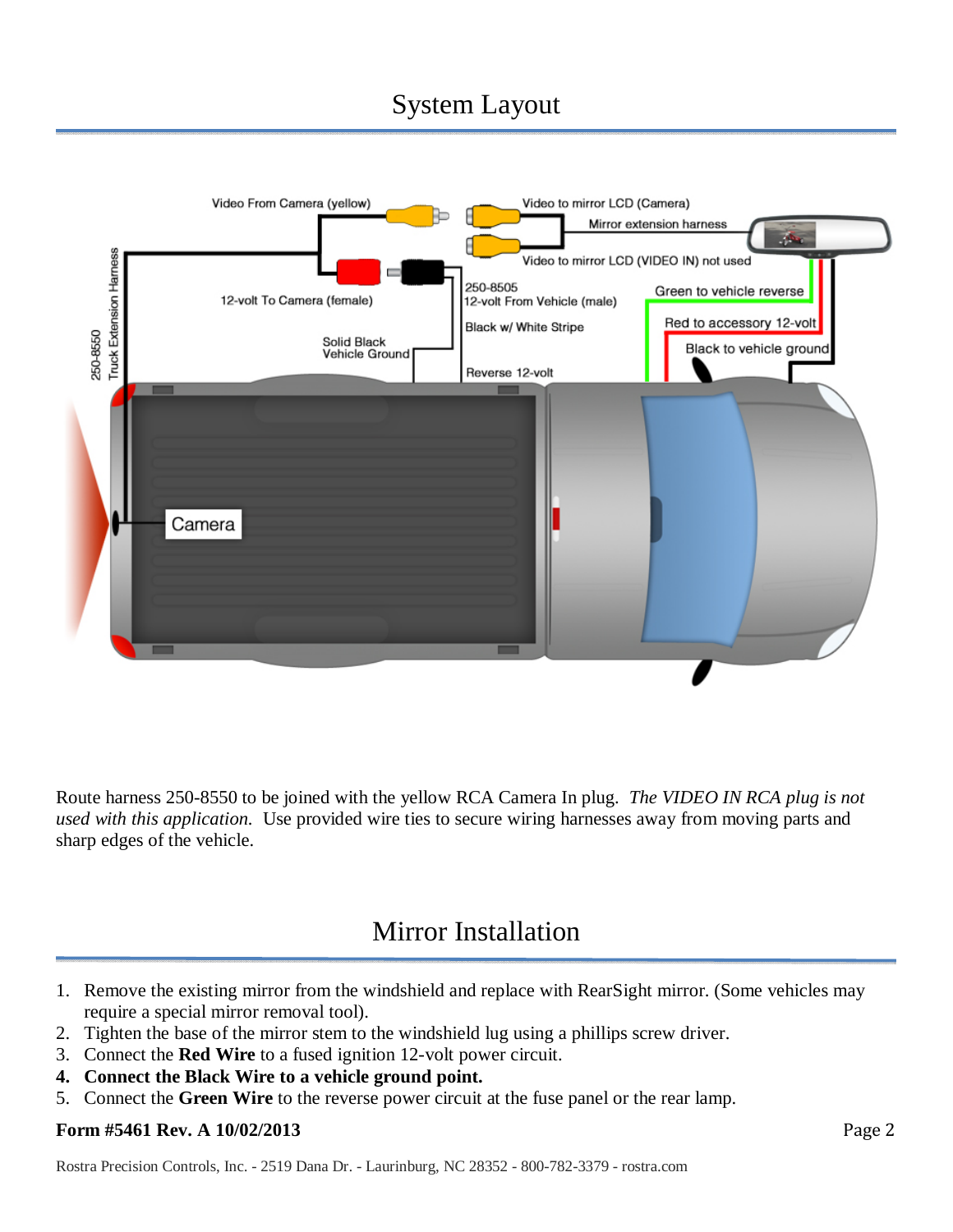## **Tailgate**

- 1. Remove panel from the tailgate to gain access to the mounting components of the tailgate handle (**figure 1**).
- 2. Remove the factory tailgate latch and replace with integrated camera latch (**figure 2 and figure 3**).
- 3. Connect harness 250-8550 to the camera, install convoluted tubing and route to bottom side of tailgate (**figure 4 and figure 5**).
- 4. Route harness 250-8550 along the vehicle's undercarriage to connect the mirror (**figure 6**).











## **Harness Connections**

- 1. Route extension harness 250-8550 to be joined with the yellow RCA camera in plug in the passenger cabin of the vehicle.
- 2. Connect male DC power harness 250-8505 to harness 250-8550's red female DC power input.
- 3. Connect the solid black wire from harness 250-8505 to a chassis ground point.
- 4. Connect the black with white stripe wire from harness 250-8505 to a 12-volt reverse power source.





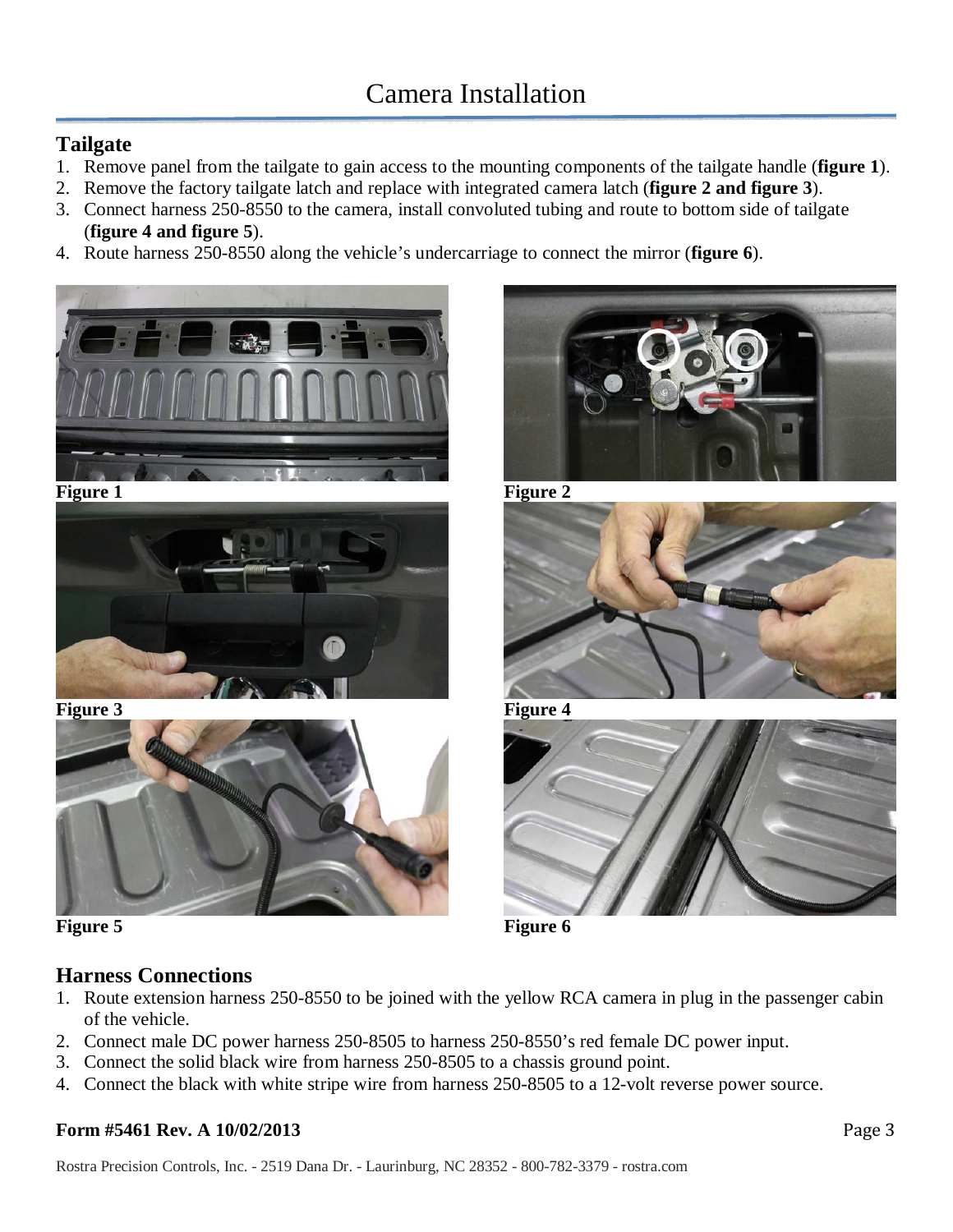#### **Testing**

- 1. Reconnect the negative battery cable and torque to 3 ft-lbs.
- 2. Re-enter any theft deterrent information (if applicable).
- 3. Turn the ignition switch to the ON position.
- 4. Shift the vehicle into reverse and confirm video feed to your device.

**Note:** If there is no picture present, re-check all harness connections.

#### **Reassembly**

- 1. Reinstall all trim pieces taking special care to ensure harnesses and wiring connections are properly secured.
- 2. Make sure no harnesses are bent or pinched by trim pieces.
- 3. Reconnect all disconnected bulbs and check for function.

### **Installation Tips**

- Confirm proper cable extension connector orientation and always verify proper ends are routed in the correct direction.
- It is a good idea to dry-fit all pieces in this kit before permanently attaching them to ensure proper orientation and operation before beginning installation for familiarization with components.
- Always treat any metal exposed during installation with a rust preventative compound to prevent system failure due to rust and/or corrosion.
- Always seal any holes drilled with the provided sealing putty to prevent water infiltration through unprotected areas.
- Confirm integrity of mechanical and electrical connections before moving to next installation sequence.

## **Installation Notes**

## Parking Gridlines Note

**\_\_\_\_\_\_\_\_\_\_\_\_\_\_\_\_\_\_\_\_\_\_\_\_\_\_\_\_\_\_\_\_\_\_\_\_\_\_\_\_\_\_\_\_\_\_\_\_\_\_\_\_\_\_\_\_\_\_\_\_\_\_\_\_\_\_\_\_\_\_\_\_\_\_\_\_\_** 

This camera includes parking gridlines overlaid on the video feed by default to assist when parking in reverse. If the driver does not wish for gridlines to be included, simply locate loop wire connected to the camera harness (**figure 1**) and cut it in half (**figure 2**).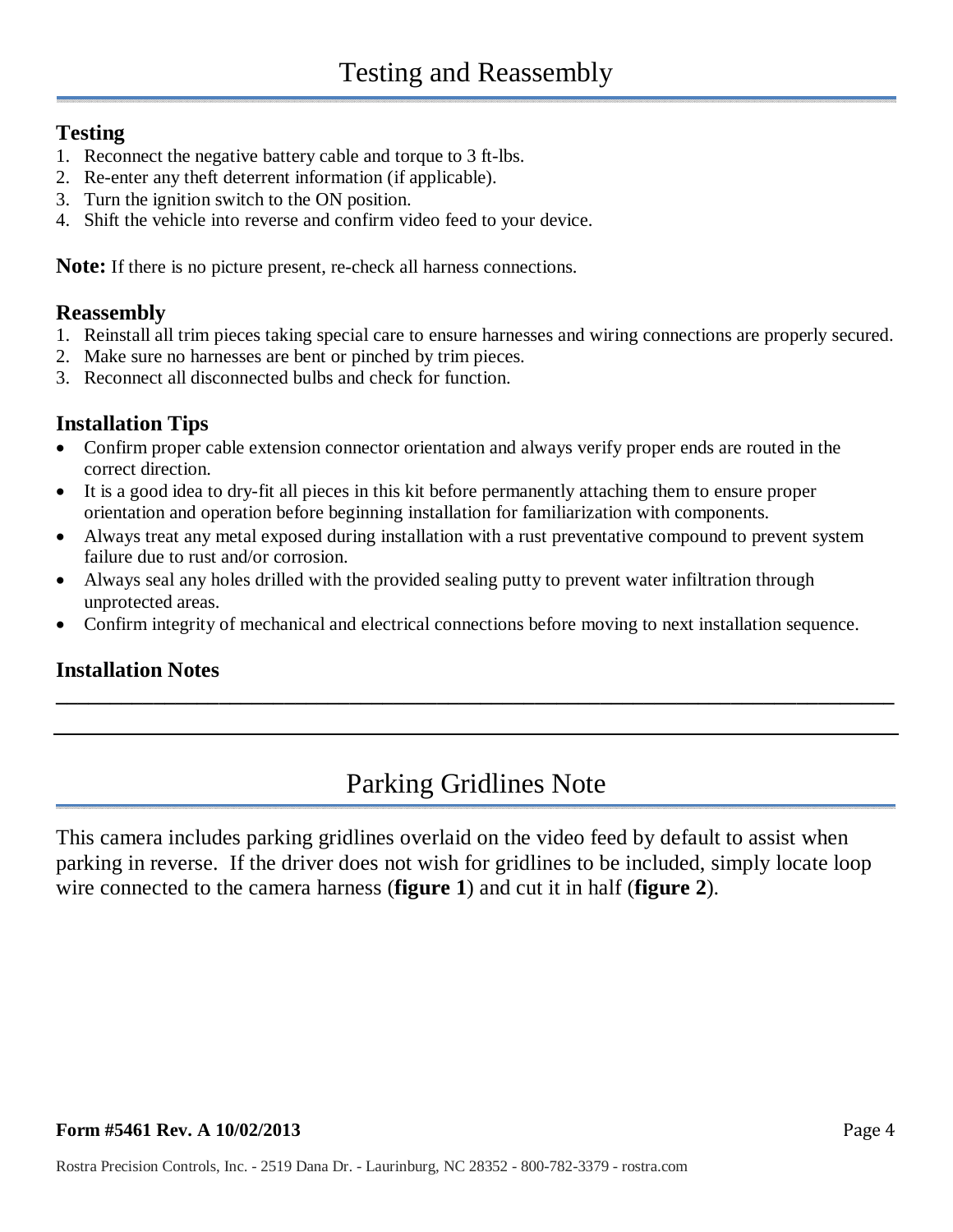